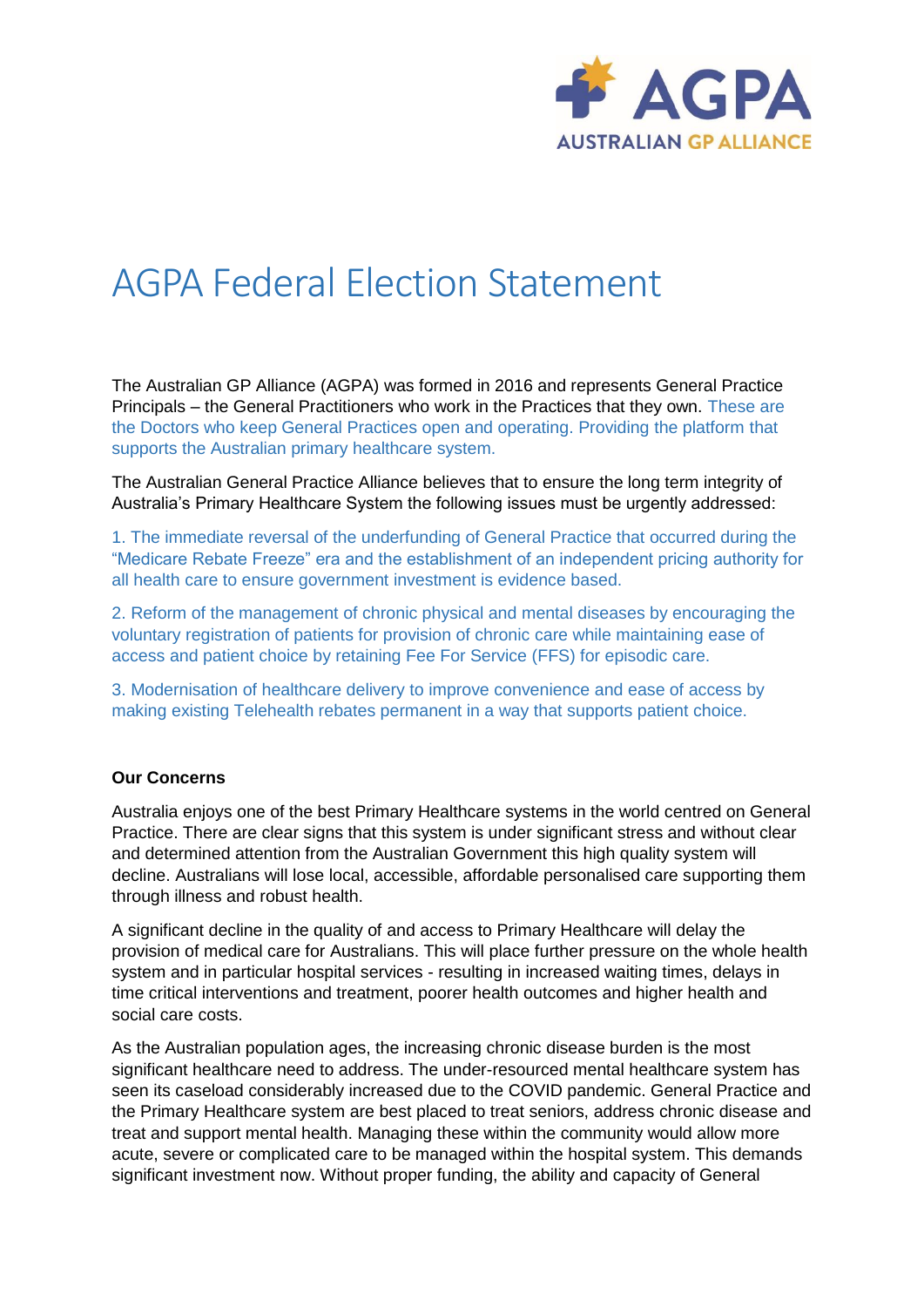

Practice will not be able to be realised, and neither the Primary Healthcare system nor the hospital system will be able to cope with the increasing pressure.

### **The importance of General Practice**

General Practices provide the infrastructure which allows Australians to receive the world class Primary Healthcare they have come to expect. These Practices are largely privately owned and the vast majority are small to medium sized enterprises.

Decline in the effectiveness of General Practice in providing primary healthcare will see a long-term rise in the cost of healthcare as untreated chronic disease increase and presentations at hospitals become the method for accessing healthcare for more Australians.

The great majority of General Practitioners in Australia work as contractors relying on the infrastructure provided by the Practices to allow them to practice.

The Australian Primary Healthcare system relies on the viability of these small to medium enterprises as much as it relies upon there being adequate numbers of well qualified and dedicated General Practitioners, Nurses and other Allied Health Professionals and administrative and support staff. Similarly, the health outcomes of Australians are reliant on them having affordable and rapid access to quality health advice that they trust. If any side of this triangle of:

- high quality Primary Health infrastructure (provided by General Practices),
- high quality well trained and dedicated Primary Health professionals and
- affordable, trusted and easy access for patients;

falters or fails, then the health of Australians will decline and the cost of healthcare will significantly increase.

The maintenance of all sides of this triangle – people, infrastructure and access are key to the success of the Australian Primary Healthcare system.

We submit the following points regarding the current state of the Australian Primary Healthcare system.

- General Practice is at the Heart of the Australian Health Care system it is trusted, effective and adaptive.
	- o Over 80% of Australians identify a regular GP Practice, with older Australians tending to see the same GP at that Practice.
	- o 87.8% of Australians report visiting their GP at least once per year.
	- o Australian GPs have delivered nearly 60% of COVID vaccinations and cared for their community members during periods of lockdown, economic hardship and social upheaval.
- General Practice is unique as the largest medical small business sector and needs to be supported by policy, not disadvantaged
	- o General Practice accounts for less than 9% of the Australian annual health budget and from 2010 – 2019 has received less than 0.5% annual increase in funding from the Australian Government while funding to State Health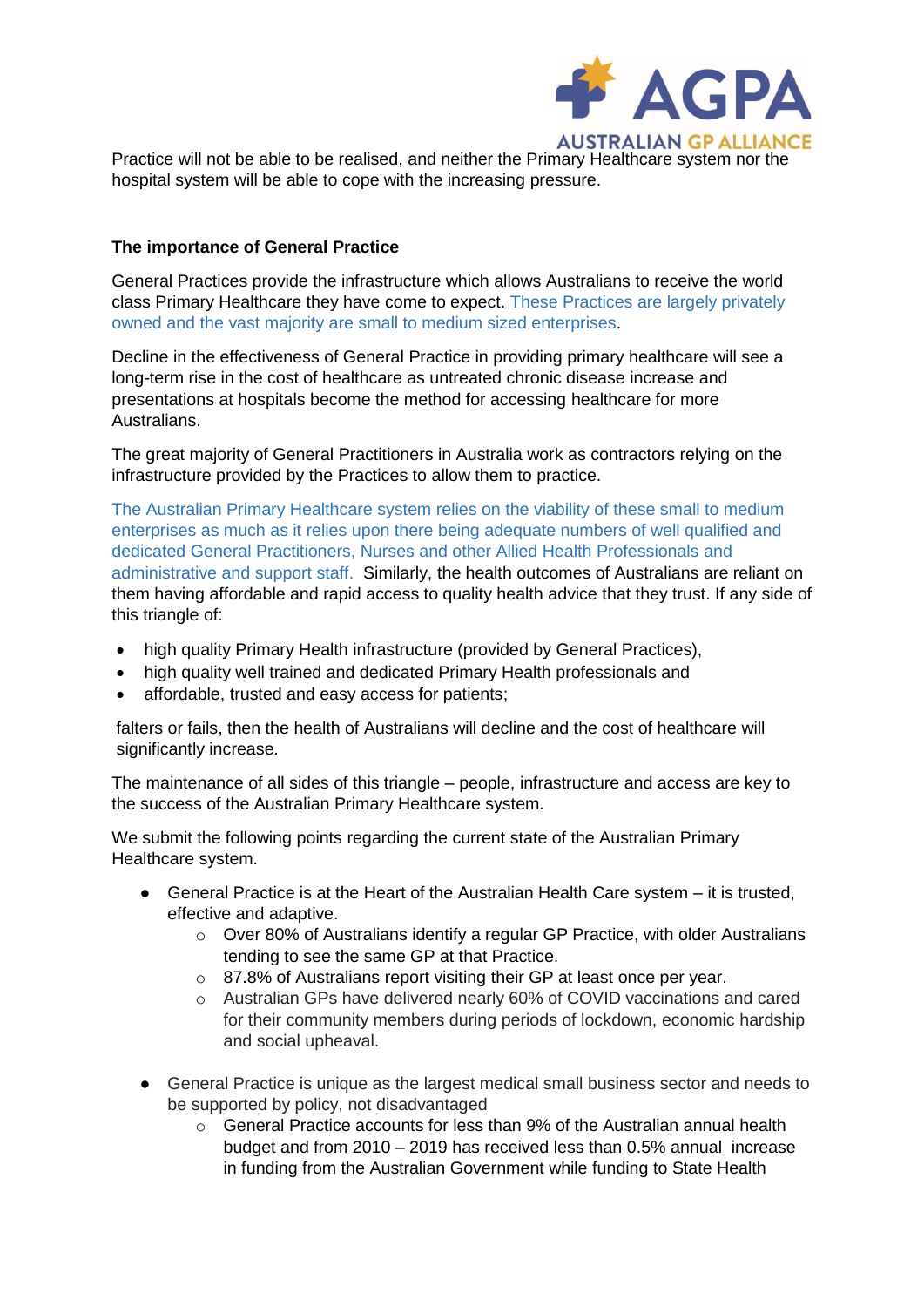

systems, Pharmacy and Private Health insurance have all kept pace with the annual health inflation rate of 5%

- o Over the last 10 years Healthcare costs have increased by 39% while Medicare indexation has increased by only 12.3 % over the same period. This difference is paid for by reduced viability of General Practices, reduced incomes for GPs and allied professionals, and increased costs for patients as GPs charge higher "gap" fees to some patients to cover the costs of reduced real income from bulk billed patients.
- o Declining viability of General Practices makes them less attractive to new generations of Principals, threatening the stability of the sector.
- o The funding of the Primary Healthcare system and General Practice over the last decade has had more to do with political expediency than seeking to support and develop the most cost-effective sector of the healthcare system
- Reductions in GP incomes in comparison to other medical specialists and the biases of medical training are creating shortages of GPs in all parts of Australia, reducing the ease of access to the Primary Healthcare System and unnecessarily increasing pressure on hospital and their emergency systems. This decline in incomes is primarily due to the Medicare freezes. This has resulted in 5000 fewer GP specialists than non-GP specialists, the inverse of what the system requires and a situation which increases health care system costs.
	- o Attempted substitution of GP specialists with unsupervised allied health professionals will inevitably result in reduced quality of primary care being available to Australians.
- The Medicare Fee for Service (FFS) system has served Australia very well making Primary Healthcare accessible and affordable for Australians and providing excellent outcomes.
	- $\circ$  While there has been criticism of this FFS approach and its ability to deal with chronic disease, it is a crucial part of the system ensuring access and equity, particularly for disadvantaged communities who are more likely to frequent multiple practices for episodic care. Fee for service is the only way to guarantee access and flexibility for patients and is a fundamental part of our effective health care system.
	- o Statistics indicate that while Australians strongly prefer to see their "own GP" and their "own practice" this is not always possible, particularly for acute issues. However, all systems can be improved and we believe new processes could be introduced which will improve continuity of care.
	- o While registration of patients with a Practice or GP has potential to improve the continuity of care, it is essential that this is predicated on new funding and is structured so that it:
		- is voluntary and underpinned by a commitment to patient centred care including ensuring high levels of patient empowerment and agency
		- does not inadvertently impede access to care by failing to ensure equity of access is maintained. This is best achieved by maintaining the FFS system for episodic care while encouraging a single GP relationship for long term chronic treatment.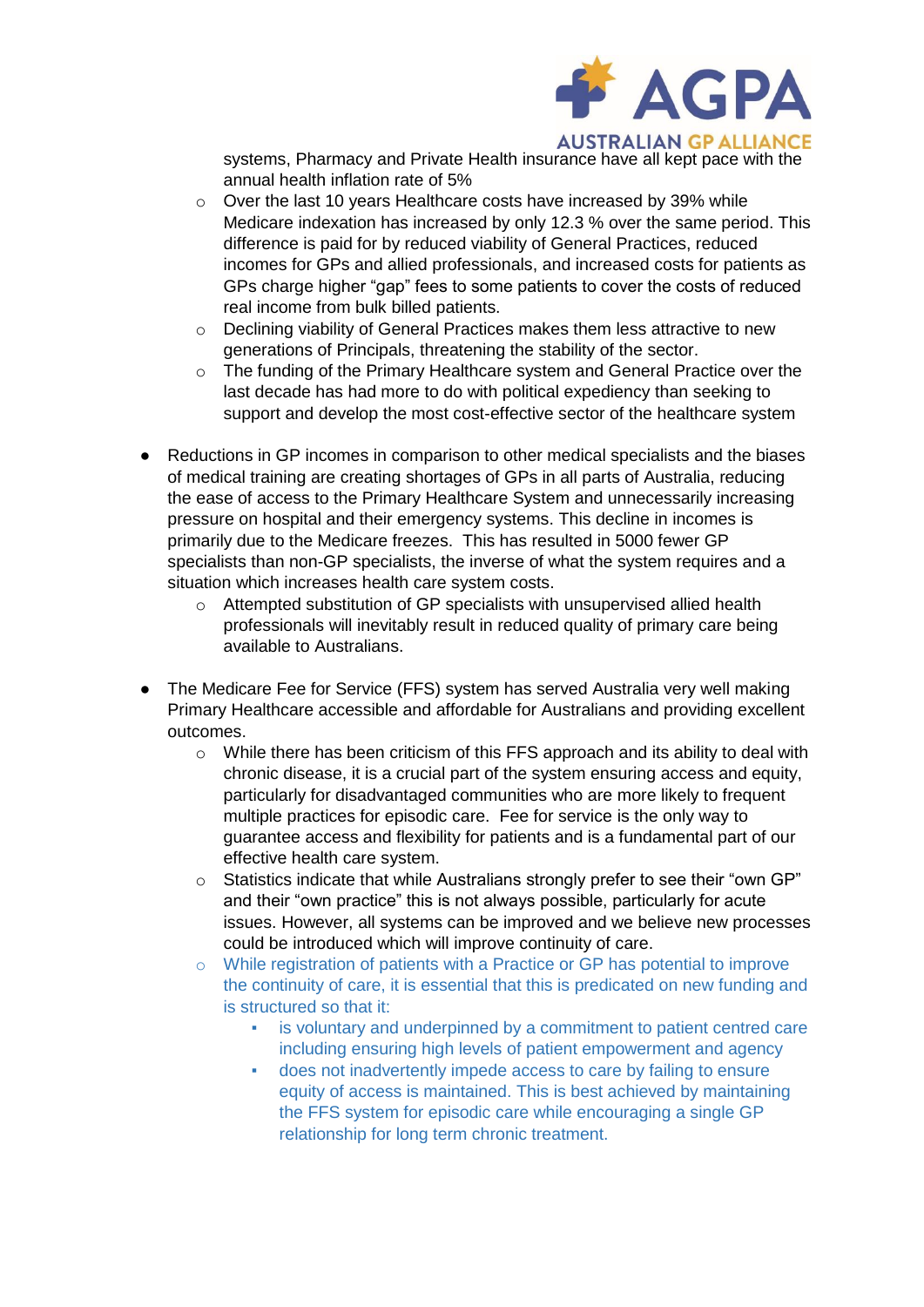

- has payment systems which recognise the support from Practices to GPs and the cost of this, and the contractual nature of the commercial relationship between the GP and the Practice.
- o It is essential that Practice owners are specifically and separately consulted on changes which may impact on Practice contractual relationships. Recent court decisions regarding payroll tax in Victoria and NSW have the potential to make all MBS payments made to GPs part of payroll tax calculations. Incorrect design of registration payments could make this situation worse. External financial stressors such as this have increased the pressure on Practices to either fail or reduce accessibility by raising fees and increasing levels of private billing.
- $\circ$  The elements of the current funding model of primary health care which provide equity of access for patients and high levels of patient choice are critical to the success of the current system. It is essential that policy decisions taken in the future aim to retain patient control over their treatment (including seeing the Doctor they choose to) and do not exclude access, either by availability of access to treatment or by the cost of treatment.

## **On this background we make the following recommendations:**

- 1. Correct the underfunding of General Practice and establish a structured approach to future health care funding increases and funding direction by:
	- a. **Correcting the underfunding of General Practice that occurred during the "Medicare Rebate Freeze"** by restoring the funding levels to where they would have been without the "freeze", and,
	- b. **Establishing an independent pricing authority for all health care** so that investment in primary care, like hospital care, can be evidence based and costs can be managed more appropriately.
- 2. **Reform the management of chronic physical and mental diseases by encouraging voluntary registration of patients for the provision of chronic care** (and in particular chronic care planning) while maintaining FFS funding for episodic care.
	- a. When developing patient registration systems it is critical that Patient equity is maintained by allowing easy transfer of registration and access to alternate GPs (and Practices) for episodic care in a manner which is convenient for patients and facilitates timely and equitable access to Primary Healthcare.
	- b. Voluntary registration must be funded to assist practices to develop effective models for working with registered patients and to train staff in new administration approaches.
- 3. **Modernise health care delivery** to improve the convenience and ease of access for patients and the effectiveness of Primary Healthcare by making existing Telehealth Medicare rebates permanent in such a way as to support patient choice. Telehealth funding must not be part of any capitation or bundled payment model and patients should retain access to as needed episodic care from any GP/Practice.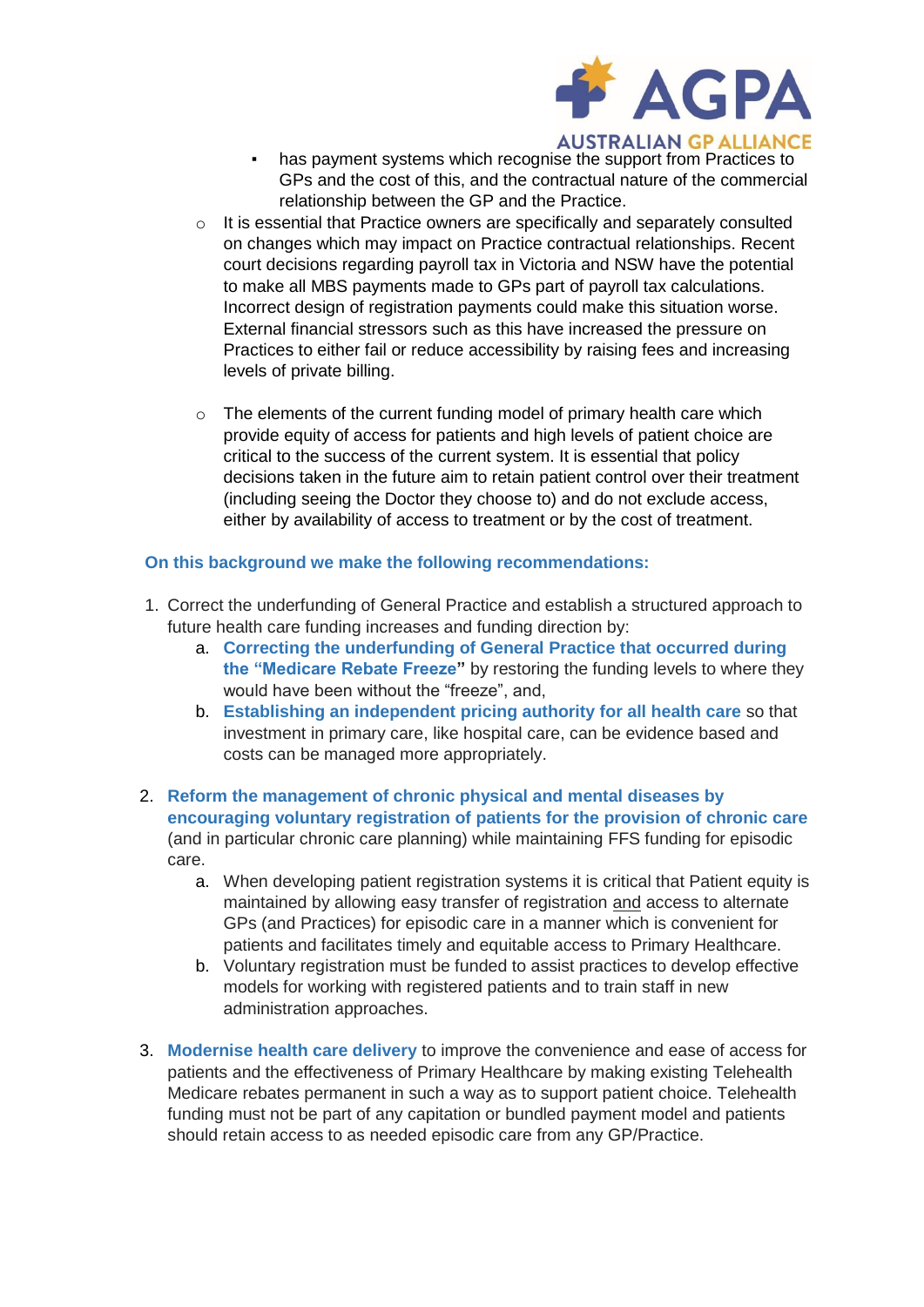

Policy settings drive behaviour in health care. Health care represents a considerable expense for Government and it is in all our interests that health care policy is driven by evidence and supports care which is cost-effective and supports healthier families and communities.

It is critical for the maintenance and improvement of Australia's world class Primary Healthcare system that policy and funding decisions are evidence based.

## **Background and Supporting Evidence**

## **General Practice is at the Heart of the Australian Health Care System**

General Practices have particularly intimate and meaningful relationships with all our patients, caring for young families, patients with chronic disease and the elderly.

Australians access general practice more than any other area of the health system (1) with over 87.8% of the population visiting their GP at least once each year. (3).

Australian GPs have delivered nearly 60% of COVID vaccinations and cared for their community members during periods of lockdown, economic hardship and social upheaval.





Societies with mature and well-funded primary healthcare do better from a health, economic and social perspective.

General Practice is a very challenging profession if done well. GPs help manage the health needs of people, families and communities, not just illnesses and organs. They provide 'relationship based care' which is more effective at modifying risk factors, addressing psycho-social aspects of care and providing whole of family care (8).

It has been estimated that 5% of patients account for 50% of health care expenditure and well-resourced GPs are the solution to this problem. General Practice provides the majority of care for patients with chronic diseases and mental health issues. More than 40% of GP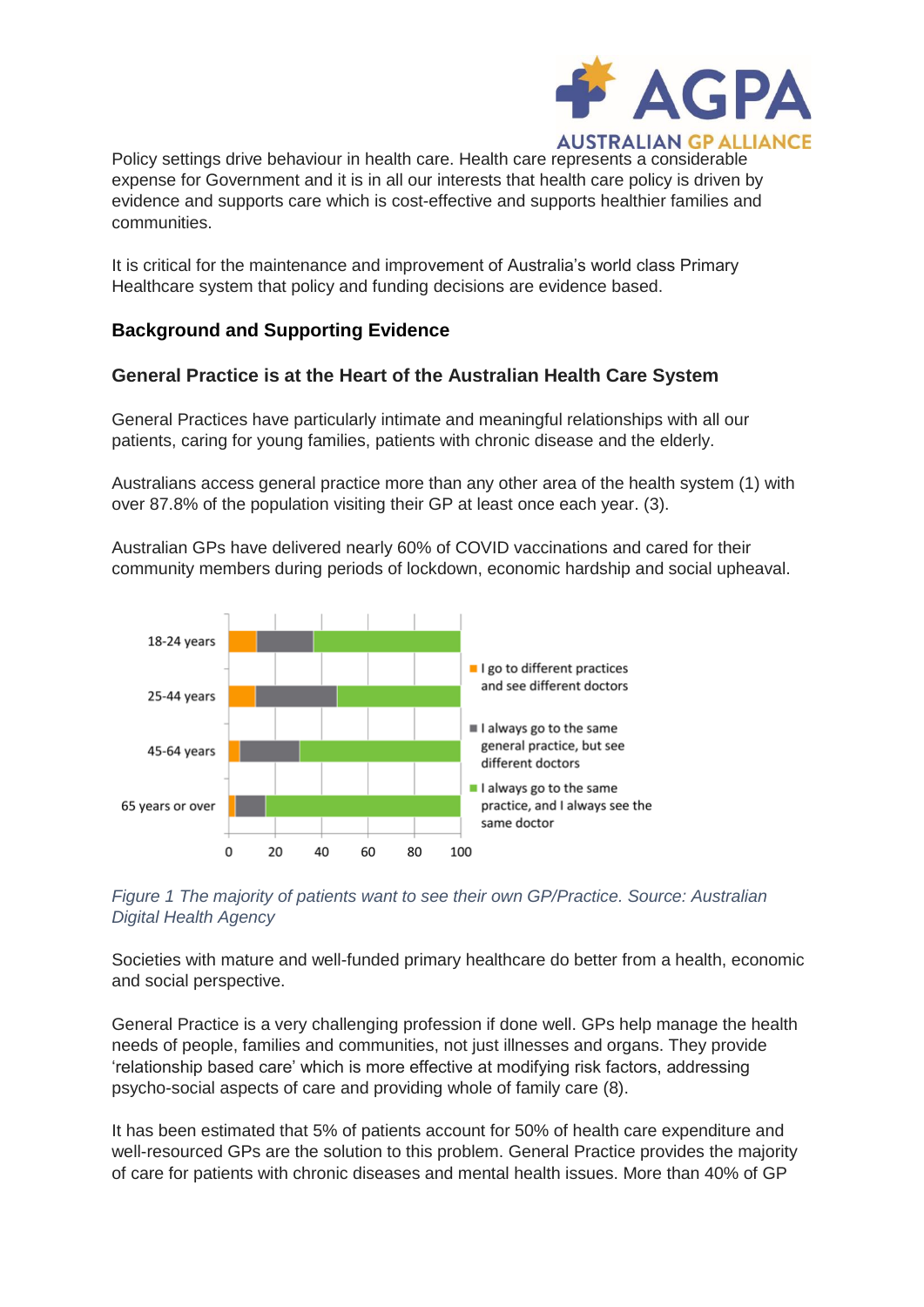

consultations deal with chronic diseases. This burden is set to increase considerably postpandemic as the health system deals with late presentations of cancers, unmanaged chronic disease and new and exacerbated poor mental health including that of children, adolescents and young adults.

The post-pandemic chronic disease and mental health 'wave/tsunami' and the increasing chronic disease burden from an aging population will fall on a currently underfunded and understaffed Primary Healthcare system unless policies are changed.

#### **General Practices Have Been Systematically Defunded**

Most Primary Healthcare in Australia is provided via General Practices. These are generally small businesses which employ receptionists, nurses and allied health professionals, and support the local economy in the same way all small businesses do.

These Practices provide the infrastructure which allows the contractor GPs to provide the high quality Primary Healthcare that Australians enjoy. The ongoing viability of these small businesses is critical to the provision of Primary Healthcare. Their replacement by Government owned clinics would involve billions in Government expenditure, a total restructuring of the primary Healthcare system and lead to a less agile and responsive health care system. This outcome is possible, should the viability of General Practice be ignored.

General Practice is almost exclusively funded by fee for service income underwritten by Medicare which is, in essence, a Government funded Health Insurance Scheme.

Unfortunately, recent policies are discouraging effective primary care and leading to unintended downstream consequences. In fact, current policies are threatening the viability of General Practice. In real terms there has been a disinvestment in primary care. This is in stark contrast to Federal funding to other sectors such as 4.5% or more annual increase in investment in Pharmacy (4); 5% average increase in Private Health Insurance premiums underwritten by the Private Health Insurance Rebate (5); and an average  $\sim$  5% p.a. increase in investment in State Health acute and hospital services (6).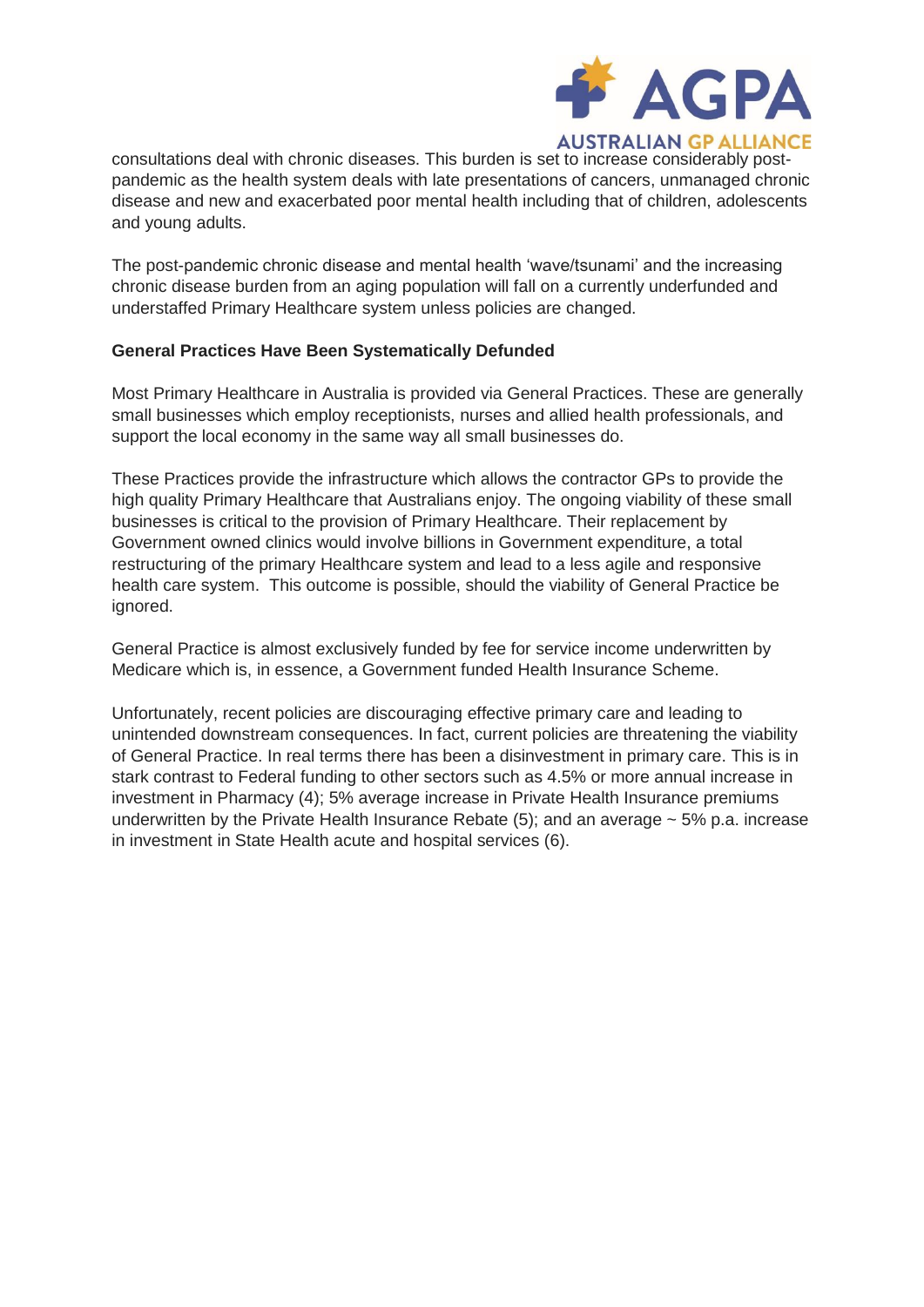



## *Figure 2 Funding for GP has not kept pace with Health Inflation or with funding for other health areas. . Source: Dart, J 2020. Data sourced from (4) (5) (6) and Medicare*

In contrast, the cost of providing General Practice has increased significantly. Practices employ staff, buy medical supplies such as equipment, dressings and PPE all of which and are subject to health specific inflation and which have significantly increased as a result of the pandemic.

Even before the pandemic, Government support was grossly deficient compared to the cost of providing General Practice care as shown in the graph below.

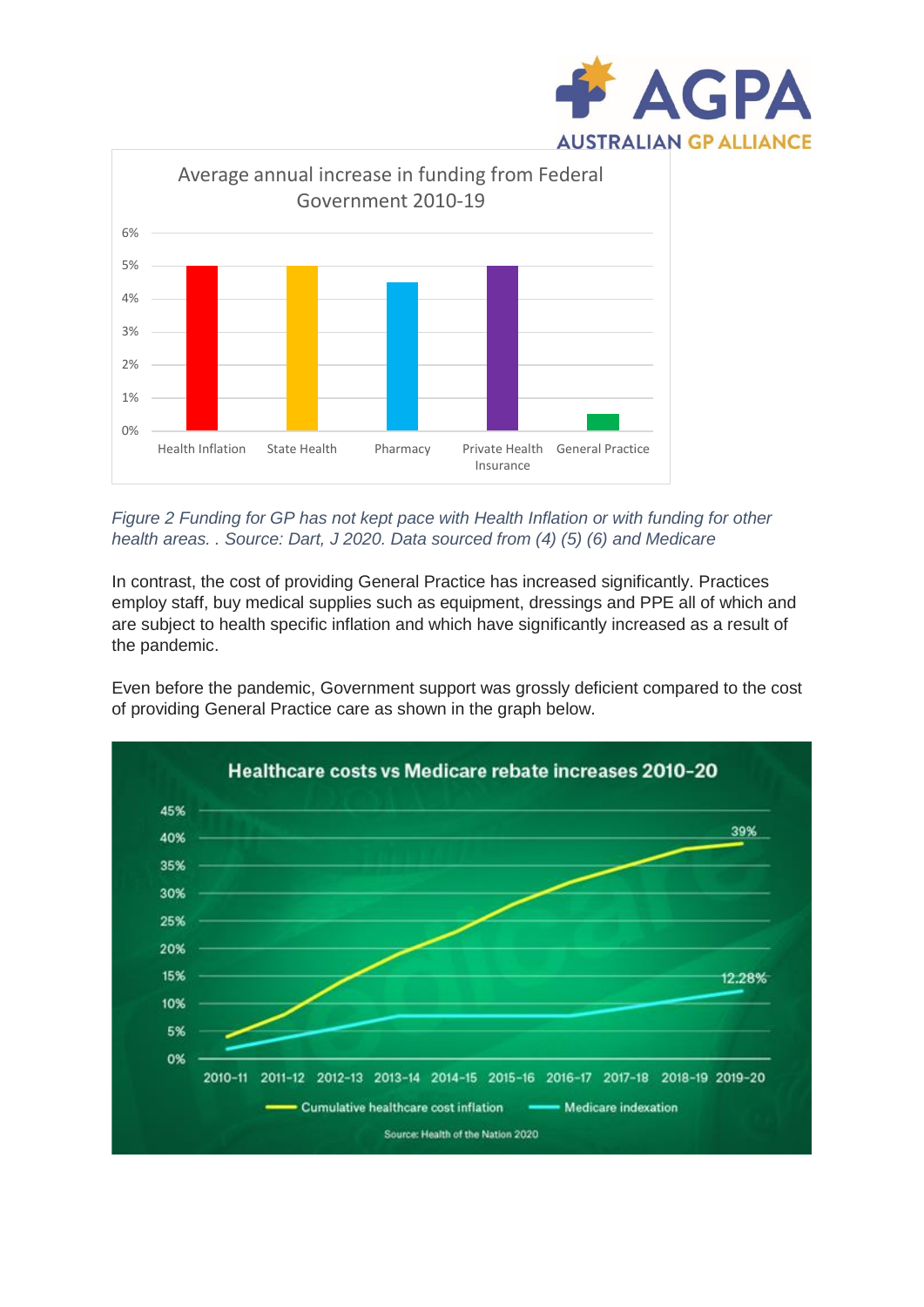

*Figure 3 Medicare Indexation continues to diverge from the costs of providing healthcare. Source: RACGP News GP 7 July 2021 (from The Health of the Nation 2020)*

This gap between the cost of providing Primary Healthcare and the funding from Medicare results in reduced income for GPs and therefore the reduced viability of General Practices. This means the (currently) small group of patients who are privately billed pay a larger "gap fee" to make up for reduced returns from bulk billing patients.

As a consequence of reduced GP incomes, the proportion of medical graduates selecting General Practice as a specialty is declining, and the declining viability of Practices is reducing the opportunity for effective succession planning, threatening generational change.

General Practice is now facing GP shortages in all areas of Australia from outer urban to regional and remote areas.

A Deloitte Access Economics General Practitioner Workforce Report 2019 produced for Cornerstone Health suggests that by 2030 the gap between the demand for GP services and the available supply of those services will in fact be most acute in outer urban areas rather than in regional and remote areas. The report suggests that by 2030 there will be:

- A 37.5% national increase in demand for GP services between 2019 and 2030
- A shortfall of 9298 full-time GPs or 24.7% of the GP workforce.
- Deficiency of GPs is expected to be most extreme in urban areas with a shortfall of 7,535 fulltime GPs or 31.7% by 2030.

RACGP Health of the Nation 2020 reports a fall in application rates for their Fellowship Program declining from 2458 applicants in 2015 to 1555 applicants for the 2022 intake.

## **Current Policies Discourage Managing Complexity in Primary Care**

By not appropriately indexing Medicare, policy settings have driven practitioners to shorter, lower value, higher volume care.

Although the Medicare Benefits Schedule p28 states that "The fee for any item listed in the MBS is that which is **regarded as being reasonable** on average for that service having regard to usual and reasonable variations", the scheduled fee had not been indexed between 2013-2019 and has been inappropriately indexed at no greater than 1.6%. This is a real de-funding of primary care.

The current rebate structure creates financial disincentives for complex care and encourages high volume, low value consultations which result in higher downstream costs in terms of unnecessary testing (radiology and pathology), unnecessary prescriptions (often antibiotic) and avoidable hospitalisations. The declining viability of Practices has seen the rise of corporate structures focussing heavily on short consultations.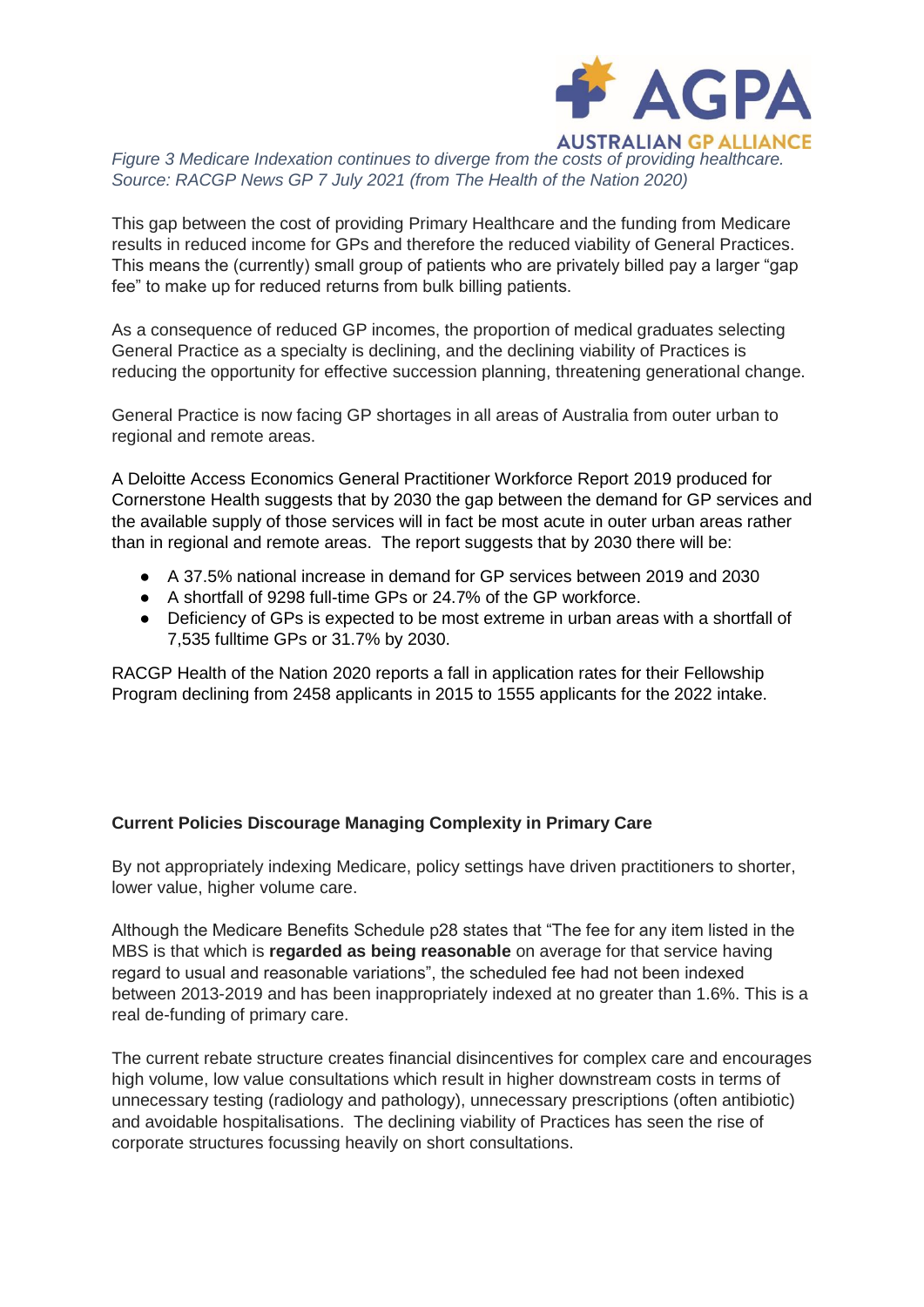



## *Figure 4 Diminishing returns promote shorter, poor value consultations Source: RACGP 2020*

To use an analogy - current policy settings focus on resourcing the ambulance at the bottom of the cliff rather than building safer roads.

It is well known that longer consultations with a regular GP avoid many of these downstream costs. Any associated costs will be more than accounted for by downstream savings.

A blended payment model which retains fee for service and increased funding for complex care may support more complex care models. However, a system without fee for service will not remain viable, will lead to unrestrained demand on the healthcare system, clinician burnout and an exodus of GPs as has been witnessed in the NHS.

Similarly, while blended payments are well suited to the management of chronic conditions, the fee for service approach and the ability to move between practices easily has been an essential part of the ease of access and accordingly patient equity for acute issues. Accordingly it needs to be retained for episodic care.

Without significant investment, Primary Care in Australia will suffer and the quality of primary care available to Australians will inevitably decline. Australia has an enviable reputation for the equity of access to high quality primary care. It is essential that policy decisions which threaten access to primary care are reversed and that future policy settings seek to maintain access and high quality primary care.

References